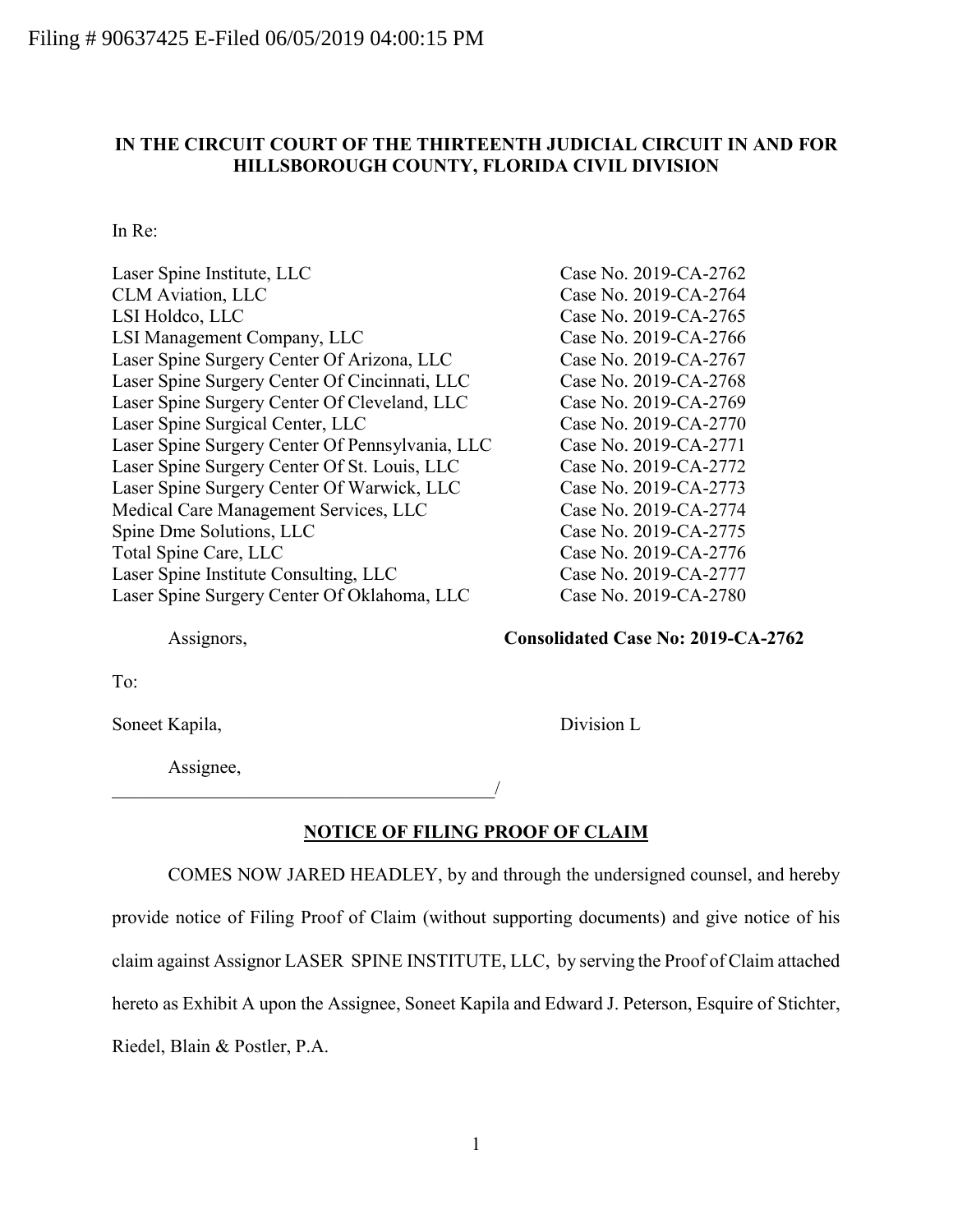I HEREBY CERTIFY that a true and correct copy of the foregoing has been electronically filed with the Clerk of Court through the Florida Courts E-Filing Portal, which will send a Notice of Electronic Filing to all counsel of record., this 5th day of June, 2019.

> Cameron M. Kennedy Cameron M. Kennedy Florida Bar No.: 0020548 Attorney E-Mail: cmk@searcylaw.com Primary E-Mail: kennedyteam@searcylaw.com Searcy Denney Scarola Barnhart & Shipley, P.A. The Towle House 517 North Calhoun Street Tallahassee, Florida 32301 Phone: (850) 224-7600 Fax: (561) 383-9516 Attorney for JARED HEADLEY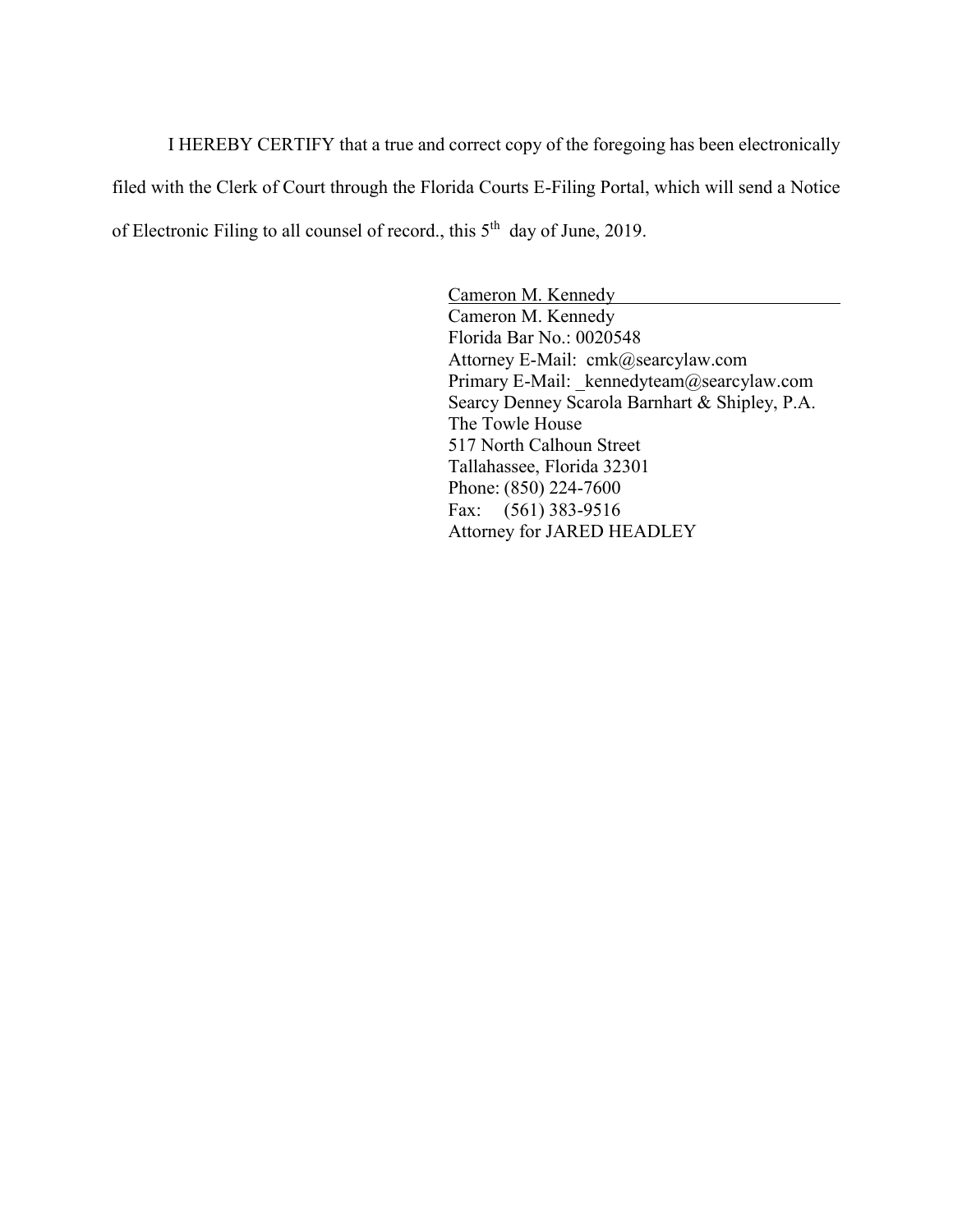Filing # 90637425 E-Filed 06/05/2019 04:00:15 PM

# **Jared Headley Proof of Claim**

# **Exhibit A**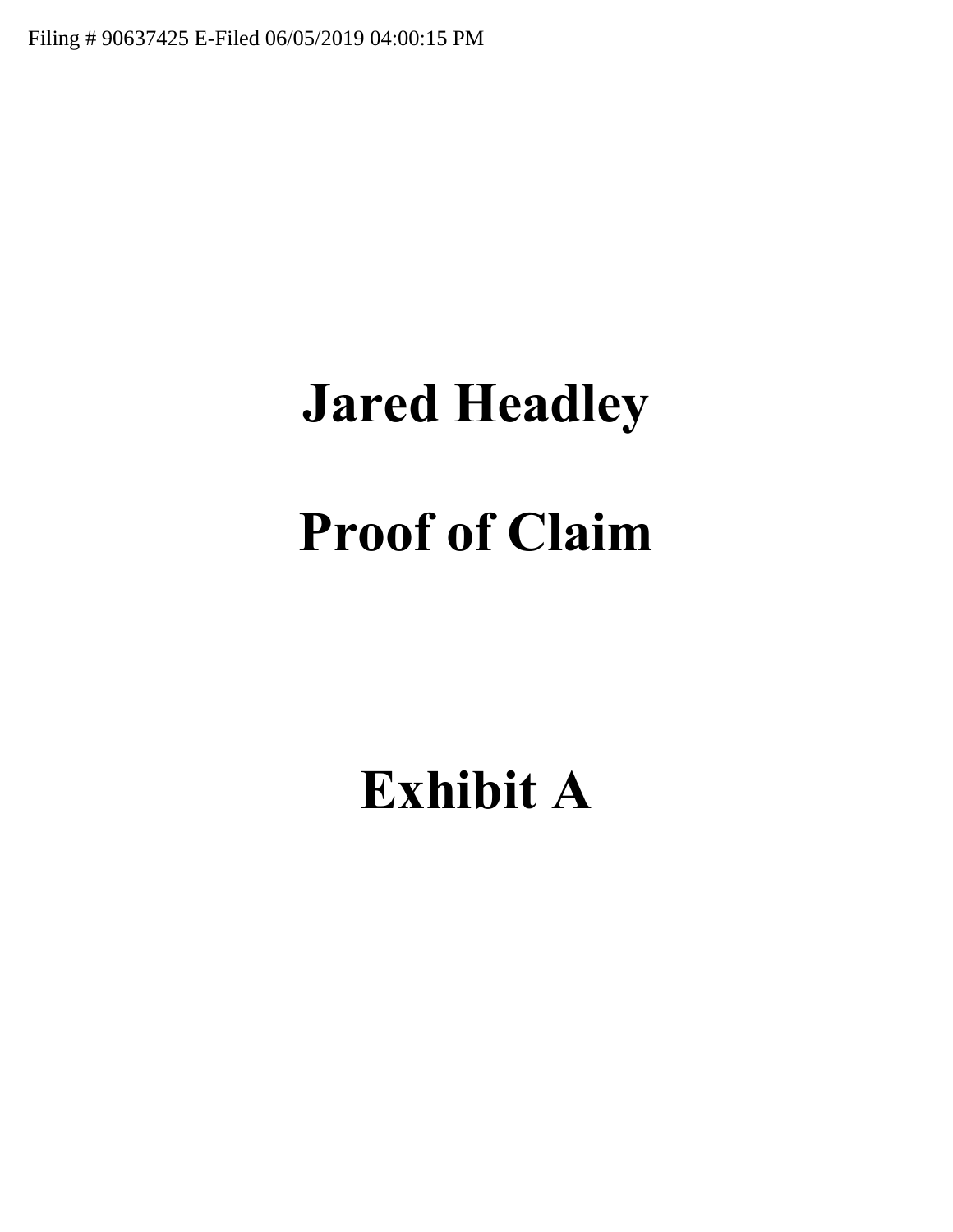#### IN THE CIRCUIT COURT OF THE THIRTEENTH JUDICIAL CIRCUIT IN AND FOR HILLSBOROUGH COUNTY, FLORIDA CIVIL DIVISION

#### In re:

Laser Spine Institute, LLC CLM Aviation, LLC LSI HoldCo, LLC LSI Management Company, LLC Laser Spine Surgery Center of Arizona, LLC Laser Spine Surgery Center of Cincinnati, LLC Laser Spine Surgery Center of Cleveland, LLC Laser Spine Surgical Center, LLC Laser Spine Surgery Center of Pennsylvania, LLC Laser Spine Surgery Center of St. Louis, LLC Laser Spine Surgery Center of Warwick, LLC Medical Care Management Services, LLC Spine DME Solutions, LLC Total Spine Care, LLC Laser Spine Institute Consulting, LLC Laser Spine Surgery Center of Oklahoma, LLC

Assignors,

To:

Soneet Kapila,

Assignee

Case No. 2019-CA-2762 Case No. 2019-CA-2764 Case No. 2019-CA-2765 Case No. 2019-CA-2766 Case No. 2019-CA-2767 Case No. 2019-CA-2768 Case No. 2019-CA-2769 Case No. 2019-CA-2770 Case No. 2019-CA-2771 Case No. 2019-CA-2772 Case No. 2019-CA-2773 Case No. 2019-CA-2774 Case No. 2019-CA-2775 Case No. 2019-CA-2776 Case No. 2019-CA-2777 Case No. 2019-CA-2780

Consolidated Case No. 2019-CA-2762

Division L

#### PROOF OF CLAIM

TO RECEIVE ANY DIVIDEND IN THESE PROCEEDINGS (THE "ASSIGNMENT CASES"), YOU MUST COMPLETE THIS PROOF OF CLAIM AND DELIVER IT TO THE ASSIGNEE, OR THE ASSIGNEE'S COUNSEL, NO LATER THAN:

## JULY 12, 2019

THE ASSIGNEE'S NAME AND ADDRESS ARE AS FOLLOWS: SONEET KAPILA, ASSIGNEE 1000 SOUTH FEDERAL HIGHWAY, SUITE 200 FORT LAUDERDALE, FL 33316

> ASSIGNEE'S COUNSEL IS: EDWARD J. PETERSON, ESQUIRE STICHTER, RIEDEL, BLAIN & POSTLER, P.A. 110 E. MADISON ST., SUITE 200 TAMPA, FL 33602